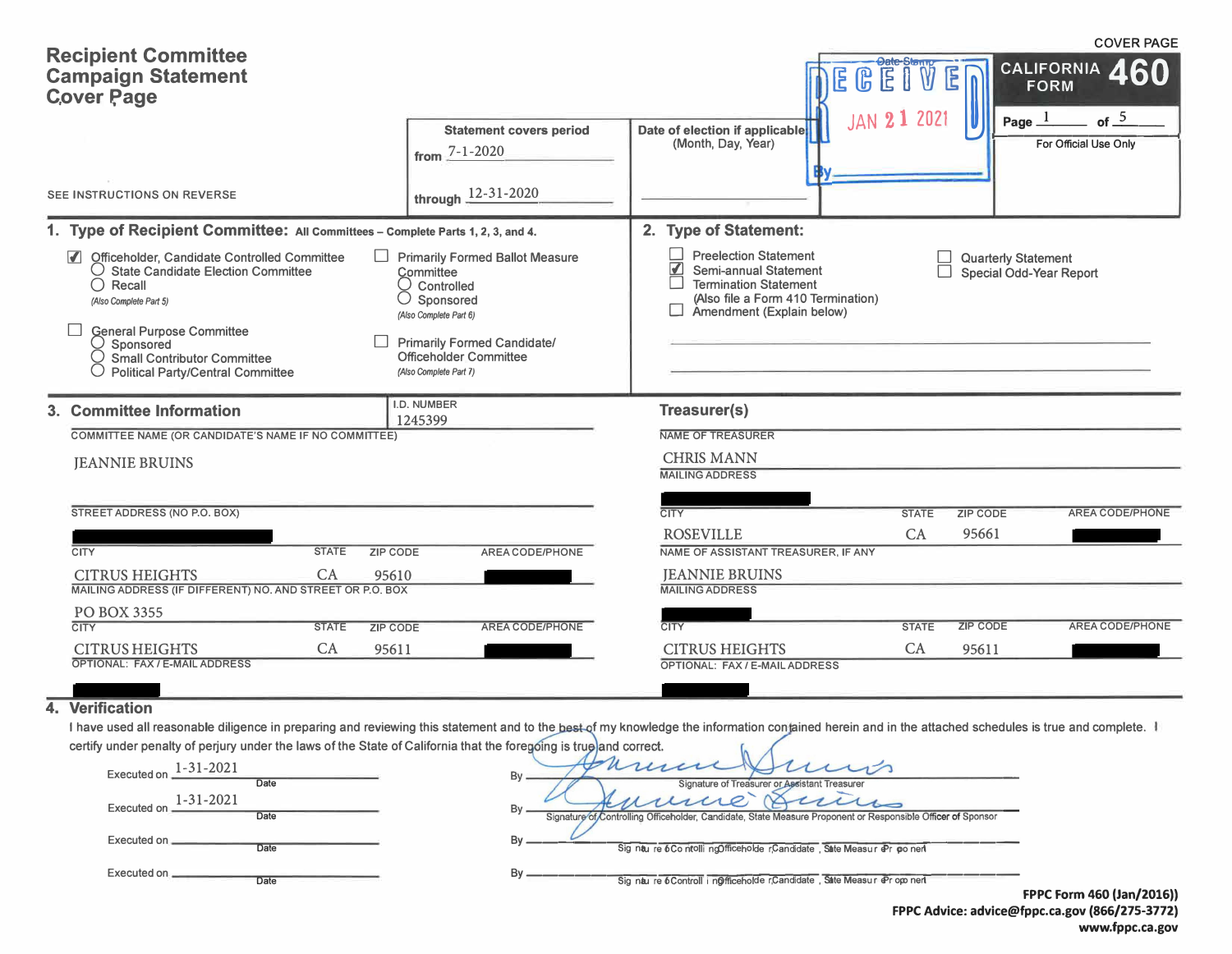## **Recipient Committee Campaign Statement** Cover Page - Part 2

## 5. Officeholder or Candidate Controlled Committee

#### NAME OF OFFICEHOLDER OR CANDIDATE **JEANNIE BRUINS** OFFICE SOUGHT OR HELD (INCLUDE LOCATION AND DISTRICT NUMBER IF APPLICABLE) CITRUS HEIGHTS CITY COUNCIL RESIDENTIAL/BUSINESS ADDRESS (NO. AND STREET) CITY **STATE**  $ZIP$ CITRUS HE  $CA$ 95610

Related Committees Not Included in this Statement: List any committees not included in this statement that are controlled by you or are primarily formed to receive contributions or make expenditures on behalf of your candidacy.

| <b>COMMITTEE NAME</b>    |                              |                 | <b>I.D. NUMBER</b> |                              |
|--------------------------|------------------------------|-----------------|--------------------|------------------------------|
| <b>NONE</b>              |                              |                 |                    |                              |
| <b>NAME OF TREASURER</b> |                              |                 |                    | <b>CONTROLLED COMMITTEE?</b> |
|                          |                              |                 | YES <sup></sup>    | l I no                       |
| <b>COMMITTEE ADDRESS</b> | STREET ADDRESS (NO P.O. BOX) |                 |                    |                              |
|                          |                              |                 |                    |                              |
| <b>CITY</b>              | <b>STATE</b>                 | ZIP CODE        |                    | <b>AREA CODE/PHONE</b>       |
|                          |                              |                 |                    |                              |
| <b>COMMITTEE NAME</b>    |                              |                 | <b>I.D. NUMBER</b> |                              |
|                          |                              |                 |                    |                              |
|                          |                              |                 |                    |                              |
| <b>NAME OF TREASURER</b> |                              |                 |                    | <b>CONTROLLED COMMITTEE?</b> |
|                          |                              |                 | <b>TYES</b>        | $\Box$ No                    |
| <b>COMMITTEE ADDRESS</b> | STREET ADDRESS (NO P.O. BOX) |                 |                    |                              |
|                          |                              |                 |                    |                              |
| <b>CITY</b>              | <b>STATE</b>                 | <b>ZIP CODE</b> |                    | <b>AREA CODE/PHONE</b>       |
|                          |                              |                 |                    |                              |

## 6. Primarily Formed Ballot Measure Committee

|  |  |  | NAME OF BALLOT MEASURE |  |
|--|--|--|------------------------|--|
|--|--|--|------------------------|--|

| <b>BALLOT NO. OR LETTER</b> | <b>JURISDICTION</b> | <b>SUPPORT</b><br>OPPOSE |
|-----------------------------|---------------------|--------------------------|
|-----------------------------|---------------------|--------------------------|

Identify the controlling officeholder, candidate, or state measure proponent, if any.

NAME OF OFFICEHOLDER, CANDIDATE, OR PROPONENT

| OFFICE SOUGHT OR HELD | DISTRICT NO. IF ANY |
|-----------------------|---------------------|
|                       |                     |
|                       |                     |
|                       |                     |

7. Primarily Formed Candidate/Officeholder Committee List names of officeholder(s) or candidate(s) for which this committee is primarily formed.

| NAME OF OFFICEHOLDER OR CANDIDATE | OFFICE SOUGHT OR HELD | <b>SUPPORT</b><br>OPPOSE        |
|-----------------------------------|-----------------------|---------------------------------|
| NAME OF OFFICEHOLDER OR CANDIDATE | OFFICE SOUGHT OR HELD | <b>SUPPORT</b><br>OPPOSE        |
| NAME OF OFFICEHOLDER OR CANDIDATE | OFFICE SOUGHT OR HELD | <b>SUPPORT</b><br><b>OPPOSE</b> |
| NAME OF OFFICEHOLDER OR CANDIDATE | OFFICE SOUGHT OR HELD | <b>SUPPORT</b><br><b>OPPOSE</b> |

Attach continuation sheets if necessary

# **COVER PAGE - PART 2**

of  $-5$ 

**CALIFORNIA** 

**FORM** 

Page  $2$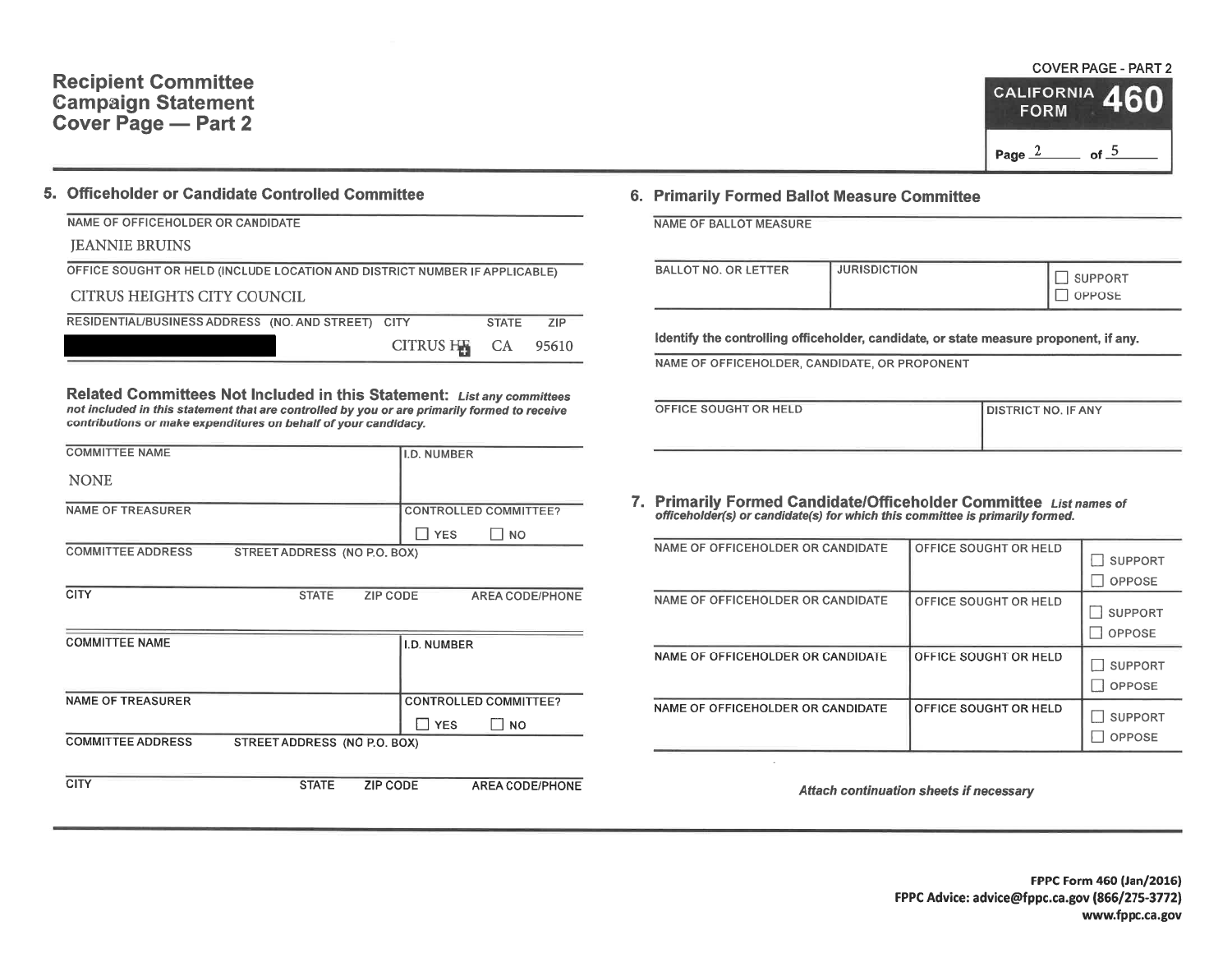| <b>Campaign Disclosure Statement</b>                                                                                                                                                                                                                                               | Amounts may be rounded                                                                                                              |                                                                                                                                                                                                                                                                                                                                                                                             |                           | <b>SUMMARY PAGE</b>                                                                               |                                                                                                          |  |  |
|------------------------------------------------------------------------------------------------------------------------------------------------------------------------------------------------------------------------------------------------------------------------------------|-------------------------------------------------------------------------------------------------------------------------------------|---------------------------------------------------------------------------------------------------------------------------------------------------------------------------------------------------------------------------------------------------------------------------------------------------------------------------------------------------------------------------------------------|---------------------------|---------------------------------------------------------------------------------------------------|----------------------------------------------------------------------------------------------------------|--|--|
| <b>Summary Page</b>                                                                                                                                                                                                                                                                | to whole dollars.                                                                                                                   |                                                                                                                                                                                                                                                                                                                                                                                             | from $\frac{7-1-2021}{2}$ | <b>Statement covers period</b>                                                                    | CALIFORNIA 460<br><b>FORM</b>                                                                            |  |  |
| SEE INSTRUCTIONS ON REVERSE<br><b>NAME OF FILER</b><br><b>JEANNIE BRUINS</b>                                                                                                                                                                                                       |                                                                                                                                     |                                                                                                                                                                                                                                                                                                                                                                                             |                           | through $12 - 31 - 2021$                                                                          | of $-5$<br>Page $3$<br>I.D. NUMBER<br>1245399                                                            |  |  |
| <b>Contributions Received</b>                                                                                                                                                                                                                                                      | <b>Column A</b><br><b>TOTAL THIS PERIOD</b><br>(FROM ATTACHED SCHEDULES)                                                            | <b>Column B</b><br><b>CALENDAR YEAR</b><br>TOTAL TO DATE                                                                                                                                                                                                                                                                                                                                    |                           | <b>General Elections</b>                                                                          | <b>Calendar Year Summary for Candidates</b><br>Running in Both the State Primary and                     |  |  |
|                                                                                                                                                                                                                                                                                    | \$<br>$\mathbf{\hat{s}}$<br>$\Omega$<br>S.                                                                                          | $\mathbf{0}$<br>\$<br>$\Omega$<br>$\mathbf{0}$<br>$\mathbf{\hat{s}}$<br>$\theta$<br>$\Omega$<br>\$.                                                                                                                                                                                                                                                                                         |                           | 20. Contributions<br>Received<br>21. Expenditures<br>Made                                         | 1/1 through 6/30<br>7/1 to Date<br>$s \sim s$                                                            |  |  |
| <b>Expenditures Made</b>                                                                                                                                                                                                                                                           | 2000<br>S.<br>2000<br><b>S</b><br>$\mathbf{0}$<br>2000<br>$\mathbf{s}$                                                              | 2000<br>$\mathbf{\hat{s}}$<br>$\theta$<br>2000<br>\$.<br>$\mathbf{0}$<br>$\Omega$<br>2000<br>\$.                                                                                                                                                                                                                                                                                            |                           | <b>Expenditure Limit Summary for State</b><br><b>Candidates</b><br>Date of Election<br>(mm/dd/yy) | 22. Cumulative Expenditures Made*<br>(If Subject to Voluntary Expenditure Limit)<br><b>Total to Date</b> |  |  |
| <b>Current Cash Statement</b><br>12. Beginning Cash Balance  Previous Summary Page, Line 16<br>16. ENDING CASH BALANCE Add Lines 12 + 13 + 14, then subtract Line 15<br>If this is a termination statement, Line 16 must be zero.<br><b>Cash Equivalents and Outstanding Debts</b> | 2934.62<br>s.<br>$\bf{0}$<br>$\bf{0}$<br>2000<br>934.62<br>\$<br>$\frac{0}{\sqrt{2}}$<br>$\mathbb{S}$<br>\$<br>$\overline{0}$<br>s. | To calculate Column B.<br>add amounts in Column<br>A to the corresponding<br>amounts from Column B<br>of your last report. Some<br>amounts in Column A may<br>be negative figures that<br>should be subtracted from<br>previous period amounts. If<br>this is the first report being<br>filed for this calendar year,<br>only carry over the amounts<br>from Lines 2, 7, and 9 (if<br>any). |                           | reported in Column B.                                                                             | *Amounts in this section may be different from amounts<br><b>FPPC Form 460 (Jan/2016))</b>               |  |  |
|                                                                                                                                                                                                                                                                                    |                                                                                                                                     |                                                                                                                                                                                                                                                                                                                                                                                             |                           |                                                                                                   | FPPC Advice: advice@fppc.ca.gov (866/275-3772)                                                           |  |  |

www.fppc.ca.gov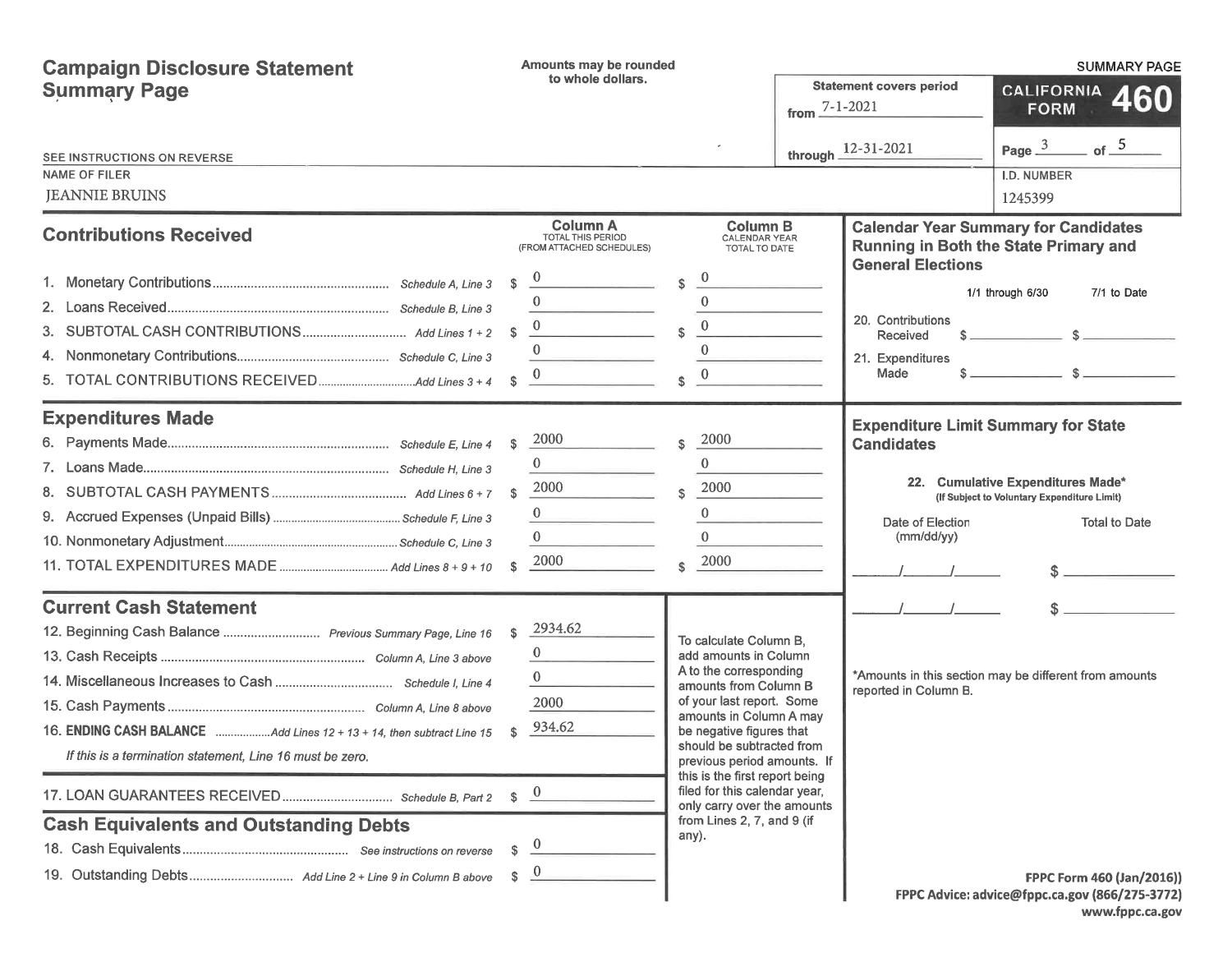| <b>Schedule A</b>                                           |                                                                                                                                                                             |                                                                       | Amounts may be rounded                                                                                     |                                                        |                                                                         | <b>SCHEDULE A</b>                                               |                                                                                                                                         |  |
|-------------------------------------------------------------|-----------------------------------------------------------------------------------------------------------------------------------------------------------------------------|-----------------------------------------------------------------------|------------------------------------------------------------------------------------------------------------|--------------------------------------------------------|-------------------------------------------------------------------------|-----------------------------------------------------------------|-----------------------------------------------------------------------------------------------------------------------------------------|--|
| to whole dollars.<br><b>Monetary Contributions Received</b> |                                                                                                                                                                             |                                                                       |                                                                                                            | <b>Statement covers period</b><br>from $7 - 1 - 2021$  |                                                                         | <b>CALIFORNIA</b><br>460<br><b>FORM</b>                         |                                                                                                                                         |  |
| SEE INSTRUCTIONS ON REVERSE                                 |                                                                                                                                                                             |                                                                       |                                                                                                            | through $12 - 31 - 2021$                               |                                                                         | Page $\frac{4}{5}$                                              | of $-$ <sup>5</sup>                                                                                                                     |  |
| <b>NAME OF FILER</b><br><b>JEANNIE BRUINS</b>               |                                                                                                                                                                             |                                                                       |                                                                                                            |                                                        |                                                                         | 1245399                                                         | I.D. NUMBER                                                                                                                             |  |
| DATE<br><b>RECEIVED</b>                                     | FULL NAME, STREET ADDRESS AND ZIP CODE OF<br><b>CONTRIBUTOR</b><br>(IF COMMITTEE, ALSO ENTER I.D. NUMBER)                                                                   | <b>CONTRIBUTOR</b><br>CODE <sup>*</sup>                               | IF AN INDIVIDUAL, ENTER<br><b>OCCUPATION AND EMPLOYER</b><br>(IF SELF-EMPLOYED, ENTER NAME<br>OF BUSINESS) | <b>AMOUNT</b><br><b>RECEIVED THIS</b><br><b>PERIOD</b> | <b>CUMULATIVE TO DATE</b><br><b>CALENDAR YEAR</b><br>(JAN. 1 - DEC. 31) |                                                                 | PER ELECTION<br>TO DATE<br>(IF REQUIRED)                                                                                                |  |
|                                                             |                                                                                                                                                                             | $\Box$ IND<br>$\Box$ COM<br>$\Box$ OTH<br>$\Box$ PTY<br>$\square$ scc |                                                                                                            |                                                        |                                                                         |                                                                 |                                                                                                                                         |  |
|                                                             |                                                                                                                                                                             | $\Box$ IND<br>$\Box$ COM<br>$\Box$ OTH<br>$\Box$ PTY<br>$\square$ scc |                                                                                                            |                                                        |                                                                         |                                                                 |                                                                                                                                         |  |
|                                                             |                                                                                                                                                                             | $\square$ IND<br>$\Box$ COM<br>□отн<br>$\square$ PTY<br>$\square$ scc |                                                                                                            |                                                        |                                                                         |                                                                 |                                                                                                                                         |  |
|                                                             |                                                                                                                                                                             | $\Box$ IND<br>$\Box$ COM<br>$\Box$ OTH<br>$\Box$ PTY<br>$\square$ scc |                                                                                                            |                                                        |                                                                         |                                                                 |                                                                                                                                         |  |
|                                                             |                                                                                                                                                                             | $\Box$ IND<br>$\Box$ COM<br>$\Box$ OTH<br>$\Box$ PTY<br>$\square$ scc |                                                                                                            |                                                        |                                                                         |                                                                 |                                                                                                                                         |  |
|                                                             |                                                                                                                                                                             |                                                                       | <b>SUBTOTAL \$ 0</b>                                                                                       |                                                        |                                                                         |                                                                 |                                                                                                                                         |  |
| <b>Schedule A Summary</b>                                   | 1. Amount received this period - itemized monetary contributions.<br>2. Amount received this period – unitemized monetary contributions of less than \$100 \$ $\frac{0}{2}$ |                                                                       | $\theta$                                                                                                   |                                                        |                                                                         | *Contributor Codes<br>IND - Individual<br>PTY - Political Party | <b>COM</b> - Recipient Committee<br>(other than PTY or SCC)<br>OTH - Other (e.g., business entity)<br>SCC - Small Contributor Committee |  |
|                                                             | 3. Total monetary contributions received this period.<br>(Add Lines 1 and 2. Enter here and on the Summary Page, Column A, Line 1.)TOTAL \$ $\frac{0}{2}$                   |                                                                       |                                                                                                            |                                                        |                                                                         |                                                                 | FPPC Form 460 (Jan/2016))<br>FPPC Advice: advice@fppc.ca.gov (866/275-3772)<br>www.fppc.ca.gov                                          |  |